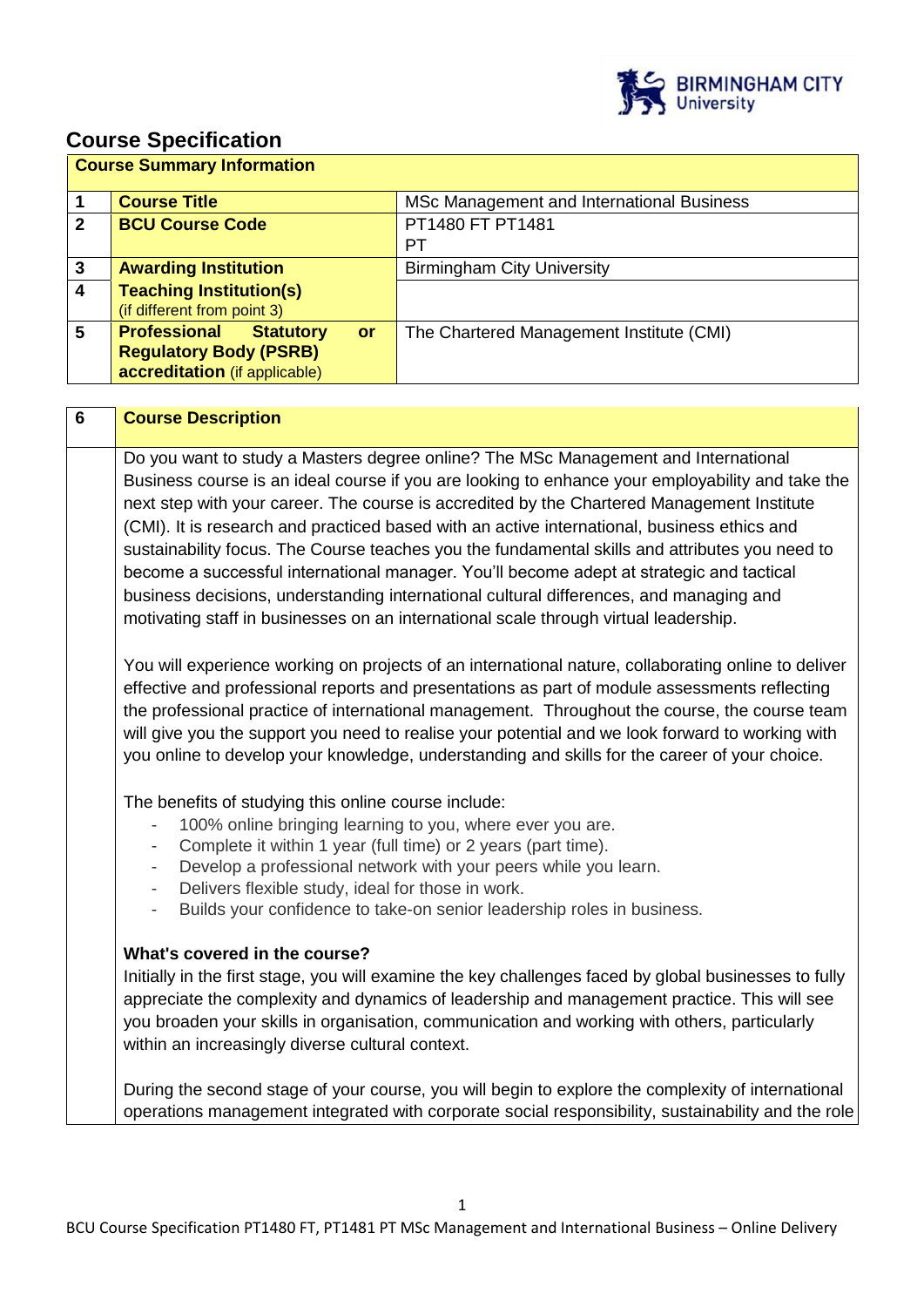

of innovation. You'll be taught international strategy while also developing your research skills in preparation for your major project.

The final core Major Project module is tailored to your career aspirations. The module provides three project options;

- A work-based study route enabling you to relate the project to a current employer;
- A 'consultancy project' option where you find a client who has an international business problem that you feel you can solve;
- A traditional dissertation involving an in-depth exploration of both the theory and practice of international business using primary research.

Whatever route you choose, it will give you the opportunity to identify a topic and industry of your choice related to your specialist area of International Business tailoring your degree to enhance your employability for your final chosen career destination. Previous projects have involved international marketing strategy, global supply chain management in the food sector and sustainability issues in the sourcing of cotton.

|    | <b>Course Awards</b>                                        |       |                                  |
|----|-------------------------------------------------------------|-------|----------------------------------|
| 7a | <b>Name of Final Award</b>                                  | Level | <b>Credits</b><br><b>Awarded</b> |
|    | Master of Science Management and International Business     |       | 180                              |
|    | Chartered Management Institute Level 7 QCF Certificate of   |       |                                  |
|    | Strategic Management and Leadership                         |       | N/A                              |
| 7b | <b>Exit Awards and Credits Awarded</b>                      |       |                                  |
|    | Post Graduate Certificate of Higher Education in Management |       | 60                               |
|    | Post Graduate Diploma of Higher Education in Management     |       | 120                              |

| <b>Derogation from the University Regulations</b>                                        |
|------------------------------------------------------------------------------------------|
| Start Dates for MSc Management and International Business – see approved derogation form |

## **9 Delivery Patterns**

| <b>Mode(s) of Study</b> | <b>Location(s) of Study</b> | <b>Duration of Study</b> | Code(s) |
|-------------------------|-----------------------------|--------------------------|---------|
| Distance Learning       | Online                      | 12 months                | PT1480  |
| Distance Learning       | Online                      | 24 months                | PT1481  |

## **10 Entry Requirements**

The admission requirements for this course are stated on the course page of the BCU website at [https://www.bcu.ac.uk/.](https://www.bcu.ac.uk/)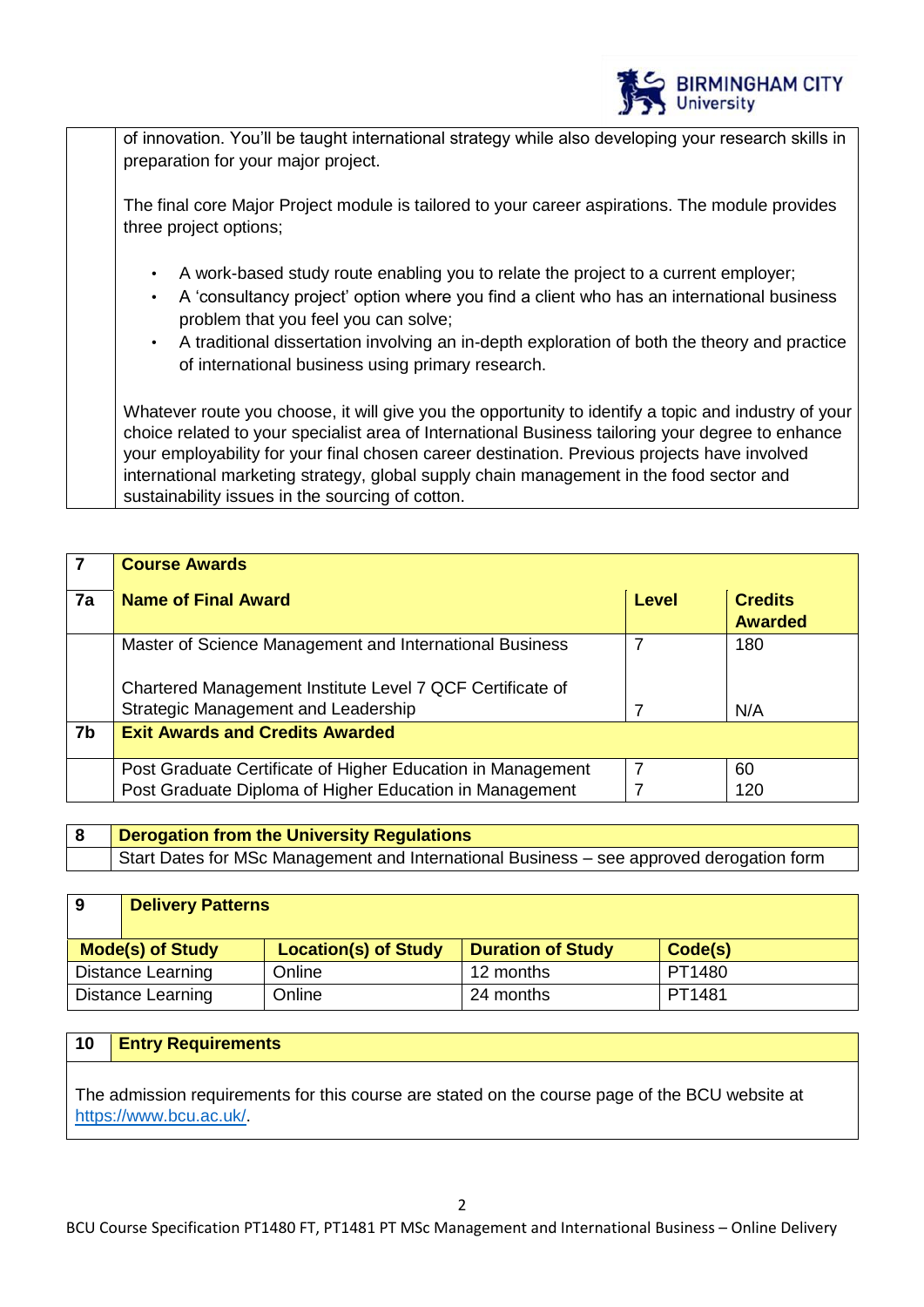

| 11                      | <b>Course Learning Outcomes</b>                                                                                                                                 |
|-------------------------|-----------------------------------------------------------------------------------------------------------------------------------------------------------------|
|                         | Knowledge & Understanding                                                                                                                                       |
| $\mathbf{1}$            | Apply knowledge and understanding of advanced theories, concepts and methods to the                                                                             |
|                         | interdisciplinary challenges of business and management practice.                                                                                               |
| $\mathbf{2}$            | Examine and evaluate strategic and tactical business decisions in a variety of contexts and                                                                     |
|                         | within their specialist discipline with a focus on sustainability and business ethics.                                                                          |
| $\mathbf{3}$            | Appreciate the complexity and dynamics of business and management competences and                                                                               |
|                         | capabilities that are enabled to respond appropriately to internal and external change.                                                                         |
| $\overline{\mathbf{4}}$ | Contribute effectively to identifying, developing and selecting appropriate solutions including<br>digital solutions to solve business and management problems. |
| 5                       | Demonstrate a deep understanding and critical awareness of the current key issues, challenges                                                                   |
|                         | and practices in the field of business and management including digital business transformation.                                                                |
| $6\phantom{1}$          | Employ advanced research and critical enquiry to further develop their professional                                                                             |
|                         | understanding of international business specialism to aid and inform business and management                                                                    |
|                         | decision making.                                                                                                                                                |
|                         |                                                                                                                                                                 |
| <b>Skills</b>           |                                                                                                                                                                 |
| $\overline{\mathbf{7}}$ | Develop analytical skills necessary to investigate, understand and formulate solutions including                                                                |
|                         | digital solutions for management problems.                                                                                                                      |
| 8                       | Think critically and creatively to synthesise, evaluate and organise their ideas and concepts and                                                               |
|                         | those of others.                                                                                                                                                |
| 9                       | Solve complex problems and make decisions in ambiguous and uncertain business and                                                                               |
|                         | management environments.                                                                                                                                        |
| 10                      | Communicate and express evidence based ideas and arguments coherently and persuasively                                                                          |
|                         | whilst effectively utilising relevant Communication Information and Digital Tools.                                                                              |
| 11                      | Develop personal effectiveness through self-management strategies and skills to meet business                                                                   |
|                         | challenges.                                                                                                                                                     |
| 12                      | Learn through reflection on practice (their own and others), from their experience and from<br>feedback from others.                                            |
| 13                      | Understand and appreciate the importance of different communities of interest and networks, the                                                                 |
|                         | role of negotiation, collaboration, ethics, technology and organisational culture and values and                                                                |
|                         | demonstrate empathy for resolution of conflict.                                                                                                                 |
| 14                      | Demonstrate essential skills in qualitative and quantitative research collecting, validating and                                                                |
|                         | interpreting data effectively utilising appropriate methodologies.                                                                                              |
| 15                      | Lead projects and teams developing skills in task prioritisation, working to deadlines, dealing                                                                 |
|                         | with risk and uncertainty, leading, organising, influencing and motivating others from diverse                                                                  |
|                         | cultures and backgrounds, in a professional manner.                                                                                                             |

| 12 | <b>Course Requirements</b> |
|----|----------------------------|
|    |                            |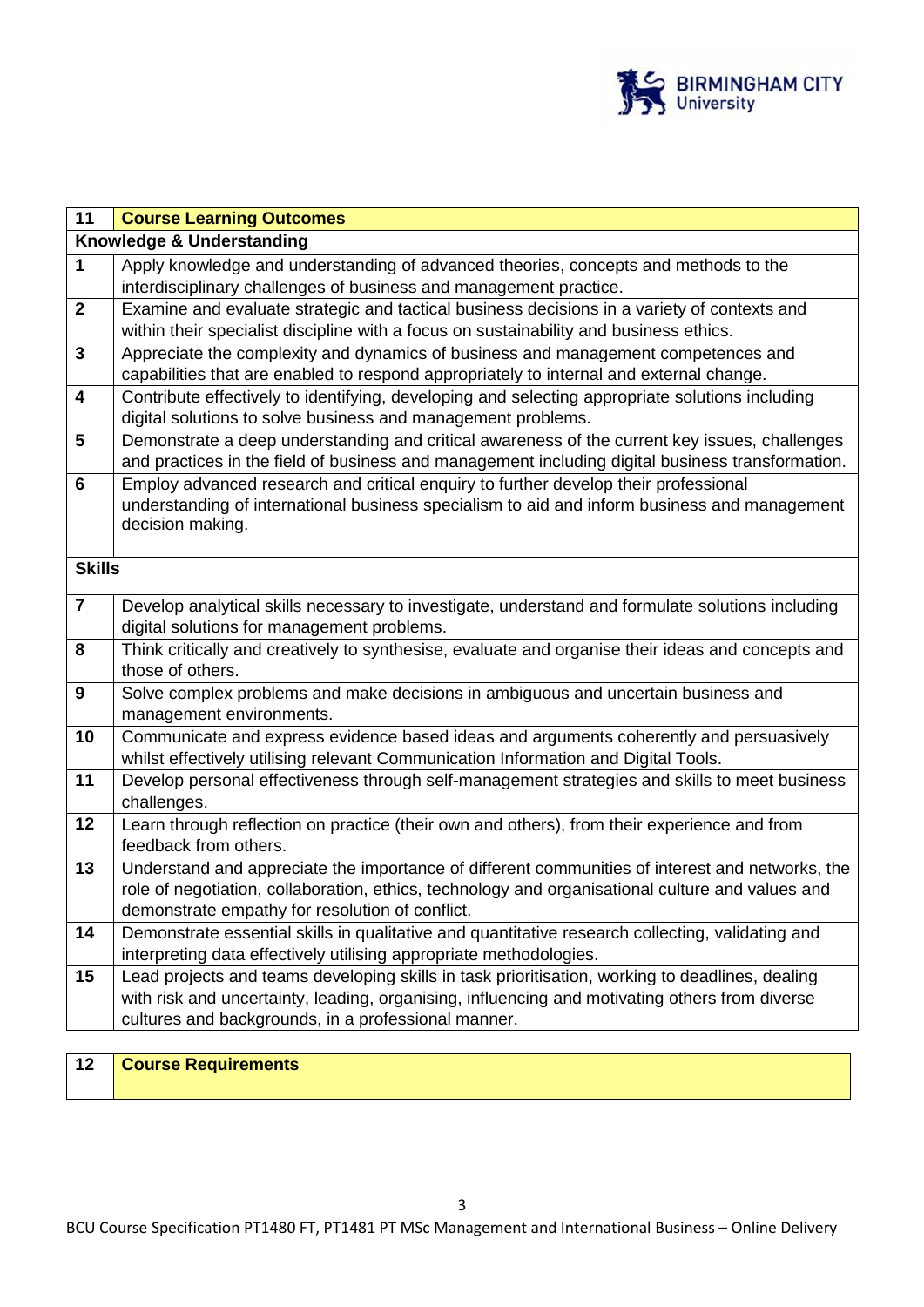

# **12a Level 7:**

*In order to complete this course a student must successfully complete all the following CORE modules (totalling 160 credits):*

| <b>Module Code</b> | <b>Module Name</b>                                      | <b>Credit Value</b> |
|--------------------|---------------------------------------------------------|---------------------|
|                    |                                                         |                     |
| <b>ACC7042</b>     | <b>Managerial Finance</b>                               | 20                  |
| <b>MAN7114</b>     | <b>The Integrated Business</b>                          | 20                  |
| <b>MAN7111</b>     | <b>Leadership Development</b>                           | 20                  |
| <b>MAN7113</b>     | <b>International Strategic Management</b>               | 20                  |
| <b>BUS7073</b>     | <b>Major Project</b>                                    | 40                  |
| <b>MAN7112</b>     | <b>International Operations Strategy and Innovation</b> | 20                  |
| <b>BUS7074</b>     | <b>Cross Cultural Management</b>                        | 20                  |

*In order to complete this course a student must successfully complete one of the following OPTIONAL modules (totalling 20 credits):* 

| <b>Module Code</b><br><b>Module Name</b>         |                             | <b>Credit Value</b> |  |  |
|--------------------------------------------------|-----------------------------|---------------------|--|--|
| <b>MAN7110</b>                                   | Research Project Management | 20                  |  |  |
| OR                                               |                             |                     |  |  |
| <b>MAN7109</b><br><b>Research Practice</b><br>20 |                             |                     |  |  |

## **12b Structure Diagram**

*Please note list of optional modules is indicative only. Students' choice will not be guaranteed for optional modules but a fair and transparent process will be adopted and shared with students.* 

## **Course Structure**

**Note that the online delivery mode follows an alternative academic calendar, with 4 teaching blocks over 12 months.** 

| FT - MSc Management and International Business - Sept Start |                           |                         |  |
|-------------------------------------------------------------|---------------------------|-------------------------|--|
| <b>Teaching Block</b>                                       | <b>Managerial Finance</b> | The Integrated Business |  |
| 1 Oct Nov Dec                                               | (20 Credit Core Module)   | (20 credit core module) |  |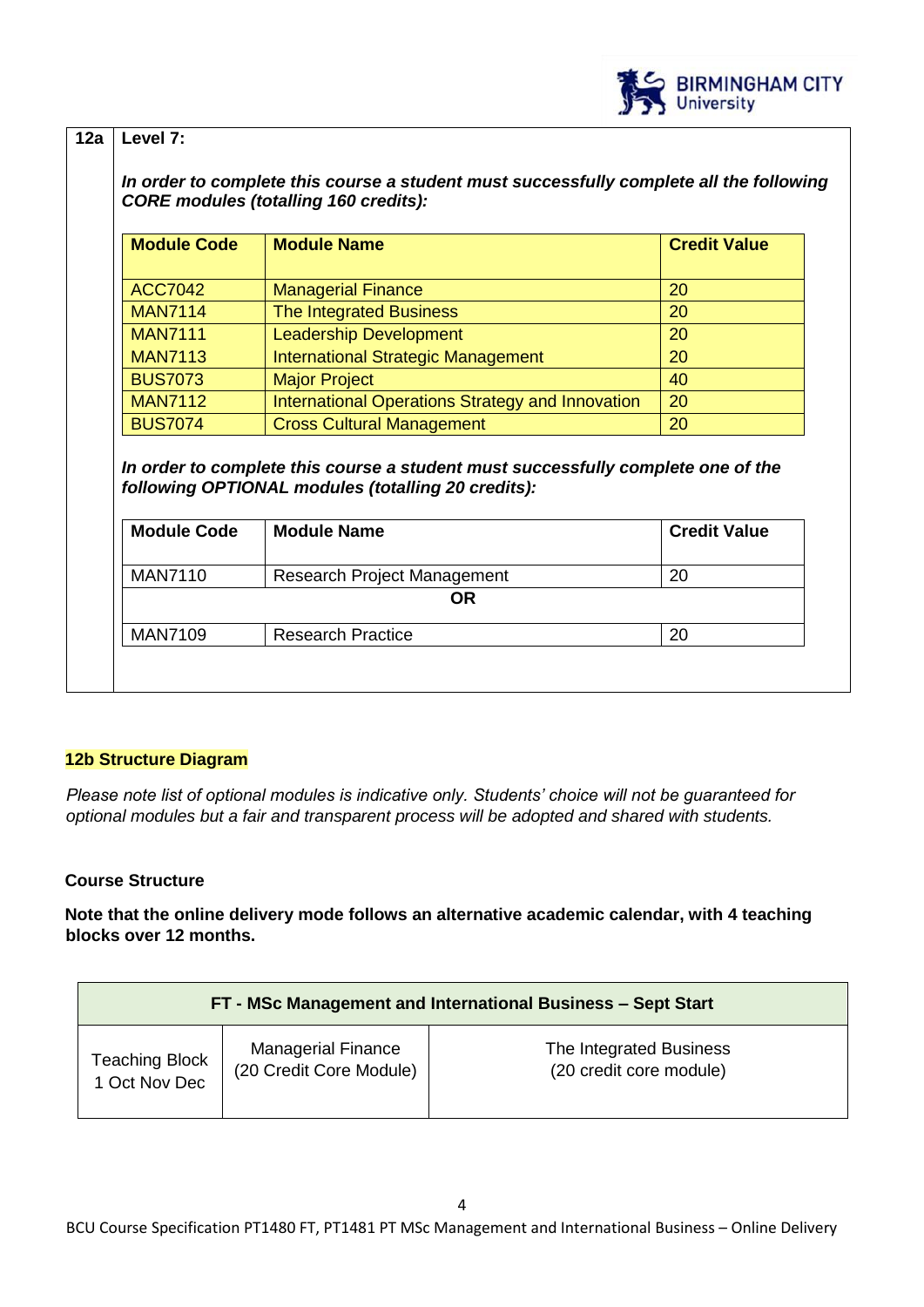

| Teaching Block<br>2 Jan Feb March         | Leadership Development<br>(20 Credit Core Module)                                     | International Strategic Management (20)<br>credit Core Module)                                                                               |                                                                          |
|-------------------------------------------|---------------------------------------------------------------------------------------|----------------------------------------------------------------------------------------------------------------------------------------------|--------------------------------------------------------------------------|
| <b>Teaching Block</b><br>3 April May June | <b>International Operations</b><br>Strategy and Innovation<br>(20 Credit Core Module) | <b>Options</b><br><b>Research Practice</b><br>$(20 \text{ credit})$<br>OR.<br><b>Research Project</b><br>Management<br>$(20 \text{ credit})$ | Major Project<br>(40 Credit Core Module)<br>Starts in S3 Submitted in S4 |
| Teaching Block<br>4 July Aug Sept         | <b>Cross Cultural</b><br>Management<br>(20 Credit Core Module)                        | <b>Major Project Submission Stage</b>                                                                                                        |                                                                          |

| PT - MSc Management and International Business - Sept Start |                                                                                             |                                                                   |                                                                                                                                                                                                |                                                                        |
|-------------------------------------------------------------|---------------------------------------------------------------------------------------------|-------------------------------------------------------------------|------------------------------------------------------------------------------------------------------------------------------------------------------------------------------------------------|------------------------------------------------------------------------|
| <b>YEAR</b>                                                 | <b>Teaching Block 1</b>                                                                     | <b>Teaching Block 2</b>                                           | <b>Teaching Block 3</b>                                                                                                                                                                        | <b>Teaching Block 4</b>                                                |
| <b>YR1</b>                                                  | <b>Managerial Finance</b><br>(20 Credit Core<br>Module)                                     | The Integrated<br><b>Business</b><br>(20 credit core<br>module)   | Leadership<br>Development<br>(20 Credit Core<br>Module)                                                                                                                                        | International<br>Strategic<br>Management<br>(20 credit Core<br>Module) |
| <b>YR2</b>                                                  | International<br><b>Operations Strategy</b><br>and Innovation<br>(20 Credit Core<br>Module) | <b>Cross Cultural</b><br>Management<br>(20 Credit Core<br>Module) | Research Practice*<br>(20 credit) or<br><b>Research Project</b><br>Management*<br>(20 credit)<br><b>AND</b><br>Major Project<br>(40 Credit Core<br>Module)<br><b>Starts S3</b><br>Submitted S4 | Major Project<br><b>Submission Stage</b>                               |